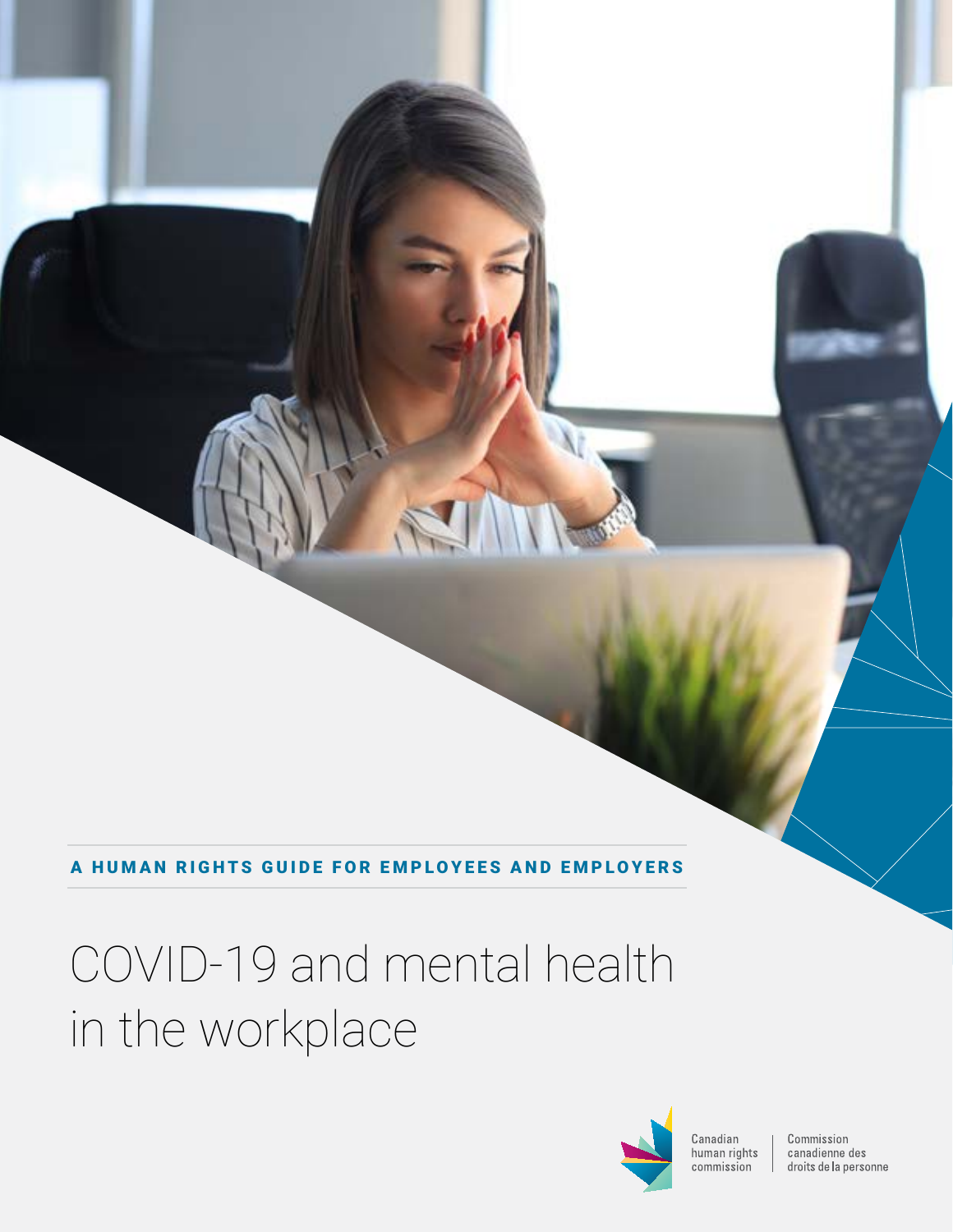#### Contact the Canadian Human Rights Commission

For more information about human rights, contact:

#### **NATIONAL OFFICE**

344 Slater Street, 8th Floor, Ottawa, Ontario K1A 1E1 Telephone: 613-995-1151 Toll Free: 1-888-214-1090 TTY: 1-888-643-3304 Fax: 613-996-9661

© Her Majesty the Queen in Right of Canada, as represented by the Canadian Human Rights Commission, 2020 Cat. No. HR4-54/2020E-PDF ISBN : 978-0-660-36707-1

This publication is available on the CHRC's website at: [www.chrc-ccdp.gc.ca](https://www.chrc-ccdp.gc.ca/eng)

# **Contents**

[Resources for employees and employers:](#page-12-0) ..............................................11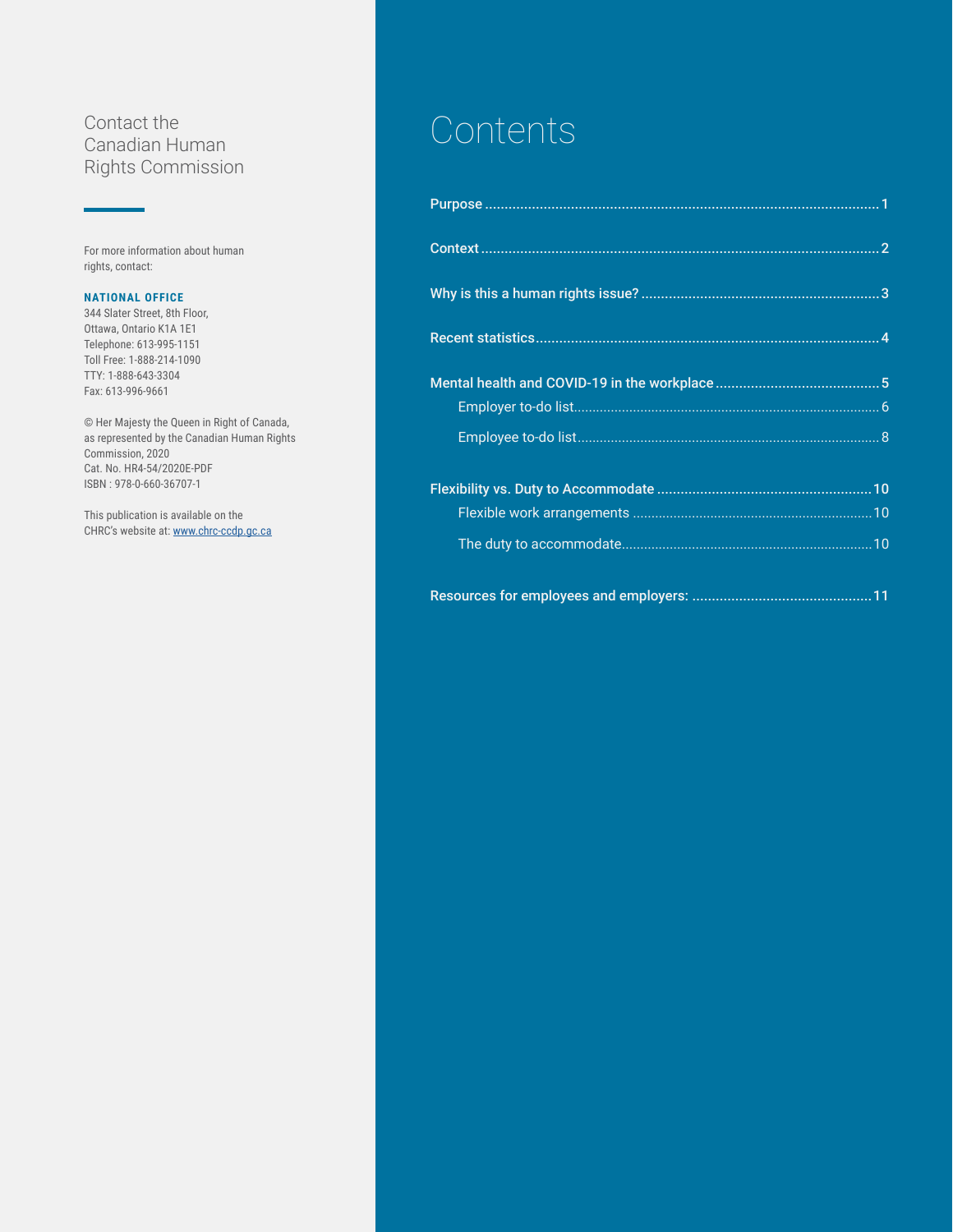# <span id="page-2-0"></span>Purpose

C O V I D-1 9 A N D M E NTA LT H E MARINA AND LET HANDLE IN A LT H I NEW YORK IN A LT H I NEW YORK IN A LT H I

**SEIR** 

The purpose of this guide is to provide practical knowledge and suggestions for employers and employees who are looking for guidance on how to approach mental health in the workplace in the era of COVID-19.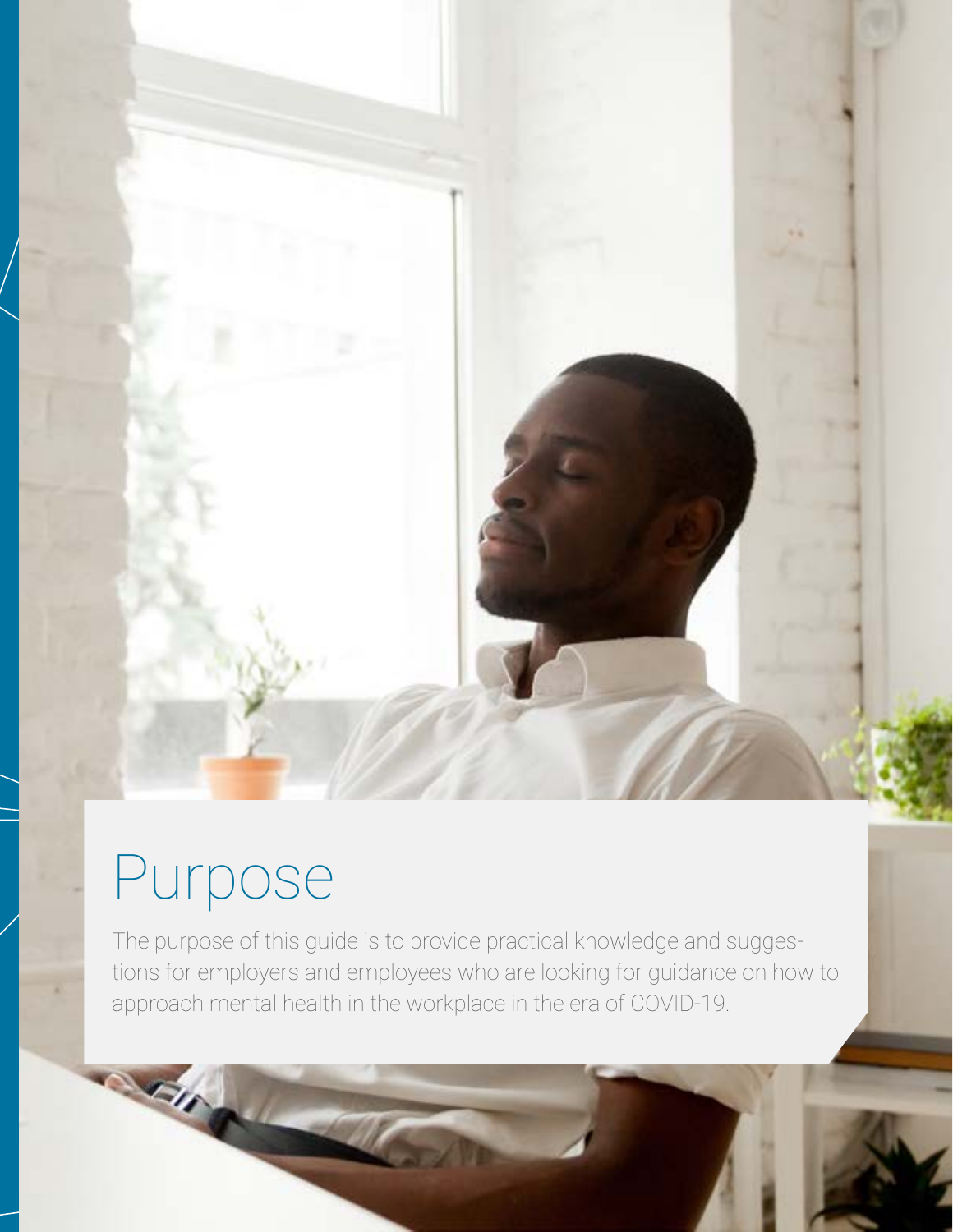# <span id="page-3-0"></span>**Context**

COVID-19 has changed everyday life across the world, including in Canada. From schools and businesses, to recreation centres and workplaces, everyone has had to adjust quickly to an unprecedented set of circumstances.

At levels previously unseen, the workplace has been extended to people's homes. While this has certain advantages for some employees, for others it brings up feelings of isolation, blurred boundaries between professional and personal lives, and competing responsibilities that can cause employees to feel overwhelmed during an already stressful period.

Naturally, federally regulated employers and employees have many questions and concerns about how to approach these challenges. Chief among them is the issue of **mental health challenges**. For many, COVID-19 has caused or worsened fear, anxiety and social isolation. The uncertainty of how long the pandemic will continue is also a significant factor in how we address mental health concerns in our professional and personal lives.

While some employers have been able to adapt their operations to create a work-from-home environment for the longer term, other employers will be obligated to restore operations to a pre-pandemic state. In either case, balancing the mental health needs of employees and the operational needs of employers raises some important challenges:

- Managing people's fear or anxiety about returning to the workplace.
- Dealing with fatigue and burnout from the ongoing demands of balancing professional and personal responsibilities.
- **F** Balancing employees' need for flexible schedules with employers' need to meet operational objectives.
- $\blacktriangleright$  Promoting social connections and team morale while maintaining physical distancing.
- **K** Monitoring employee mental health through limited virtual communications.
- $\blacktriangleright$  Providing adequate mental health accommodation.
- $\blacktriangleright$  Promoting healthy work-life balance
- Managing overall performance and productivity.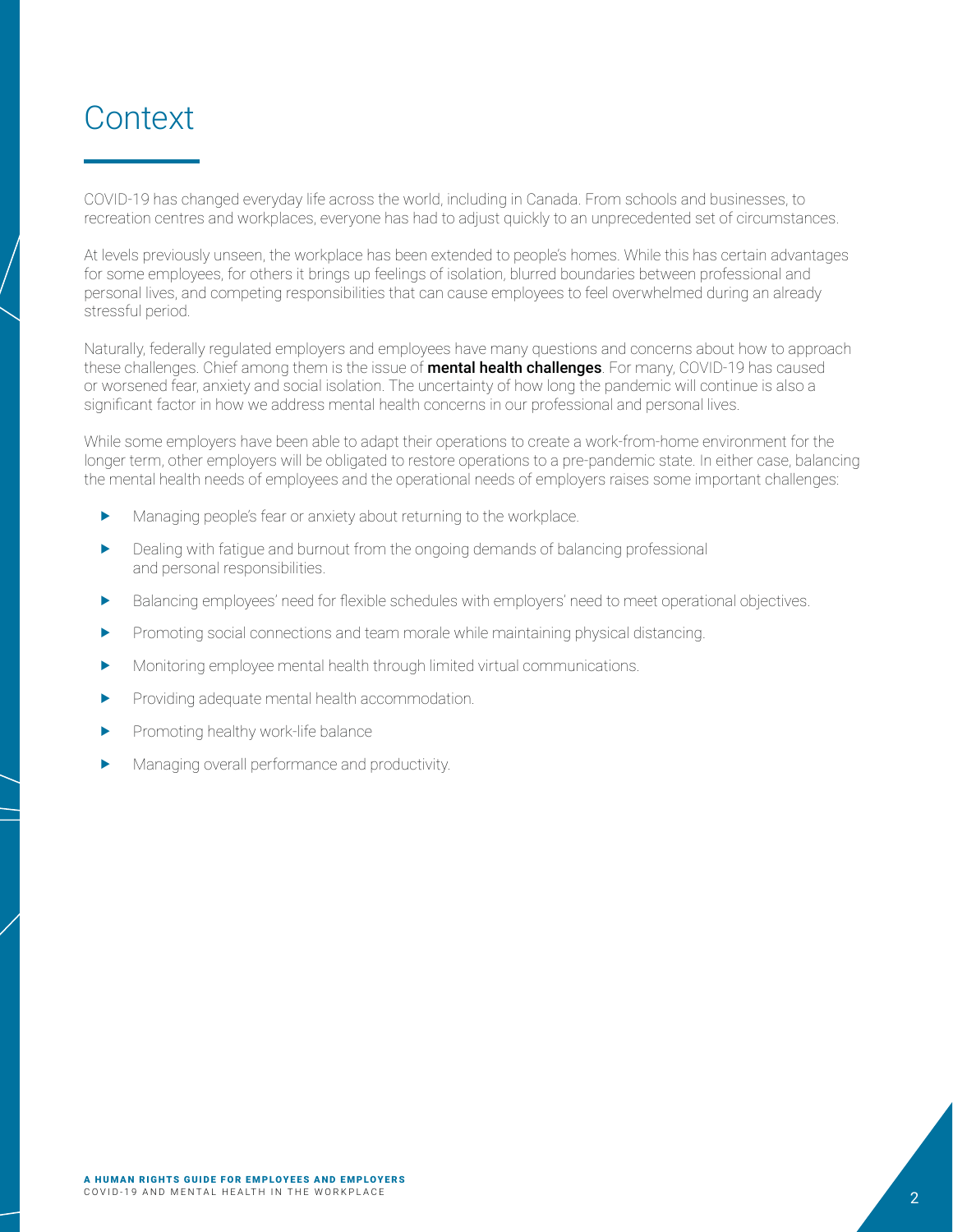<span id="page-4-0"></span>

## Why is this a human rights issue?

Everyone in Canada has a right to work in an environment that does not discriminate against them based on their disability. This is a human right.

Under the *Canadian Human Rights Act* (CHRA), people in Canada who live with mental health conditions are protected from workplace discrimination or harassment when they are employed by a federally regulated organization.

Mental health in the workplace is a human rights issue. COVID-19 is making existing barriers to equality worse for many people across Canada, and creating new barriers for others.

The pandemic also implicates other laws in Canada aimed at proactively reducing barriers for people with mental health related disabilities. For example, the *Accessible Canada Act* requires employers to create and maintain accessible workplaces for employees. Under this law, employers are responsible for ensuring barrier-free access to healthy workplaces for all employees living with physical or mental health disabilities.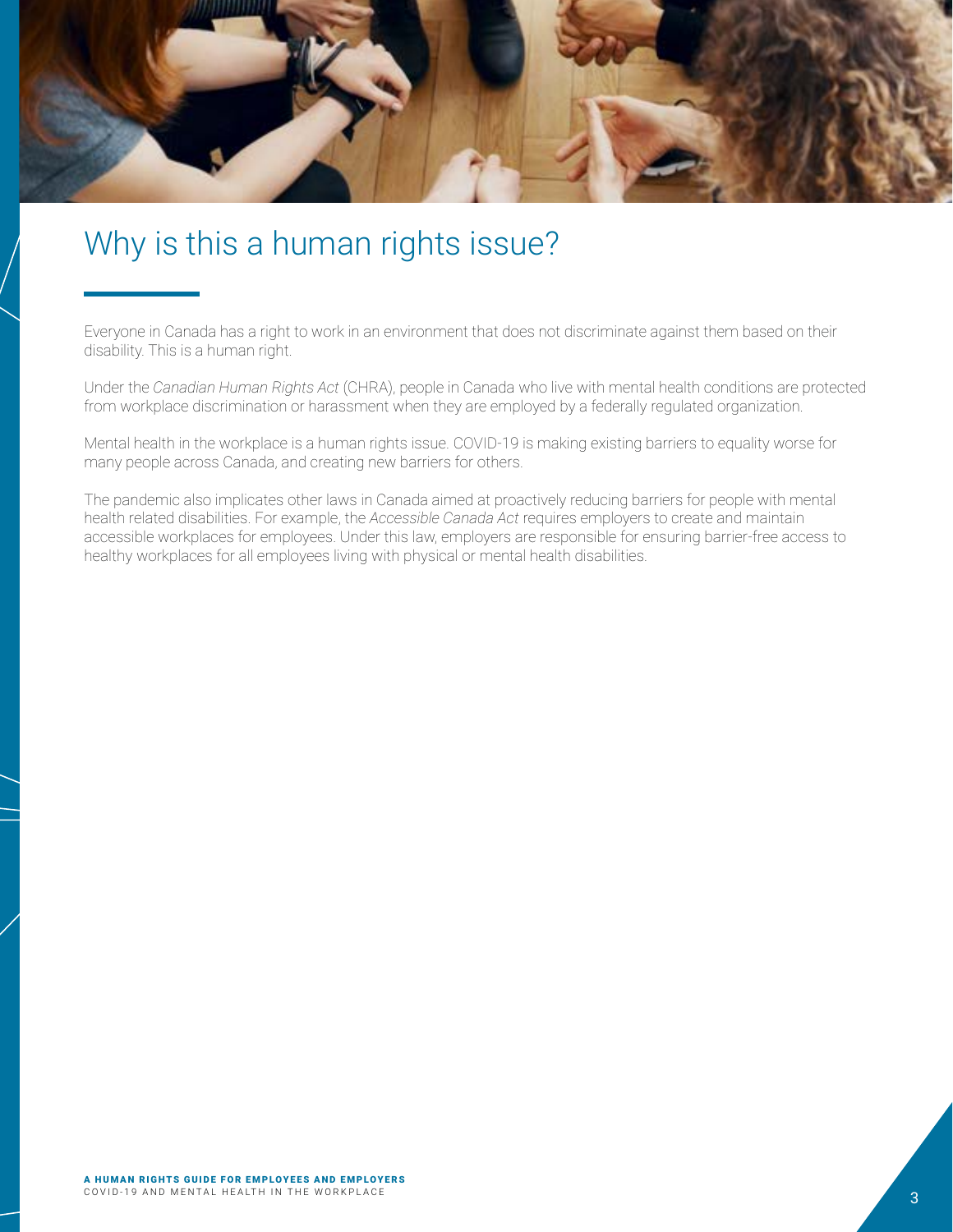# <span id="page-5-0"></span>Recent statistics

Studies from around the world have found that overall mental health has worsened during the pandemic and that individuals are experiencing an increase in such feelings as depression, anxiety, and psychological distress.

Here in Canada, an online Statistics Canada survey was conducted between April 24 and May 11, 2020. Around 46,000 Canadians participated in the survey. The results show that Canadians have experienced higher levels of mental distress since COVID-19 was declared a global pandemic.

A link to a summary of the results can be found here: [Canadians' mental health during the COVID-19 pandemic.](https://www150.statcan.gc.ca/n1/daily-quotidien/200527/dq200527b-eng.htm)

#### Some key findings:

- Almost one quarter (24%) of Canadians rate their mental health since COVID-19 as fair or poor, as compared to a 2018 survey that found 8% of participants reported fair or poor mental health;
- $\triangleright$  Over half of Canadians report that their mental health has worsened since the start of physical distancing measures;
- **Fine majority** (88%) of Canadians have experienced at least one symptom of anxiety since COVID-19;
- $\blacktriangleright$  Among the participants who reported worsening mental health, 41% reported the kinds of symptoms that are consistent with moderate or severe anxiety;
- Higher anxiety is reported among those who have been financially affected by COVID-19;
- Participants who reported that their mental health has worsened also reported higher stress levels.

Several studies have also found an increase in use of, and dependency on alcohol and drugs (recreational, prescription and illegal). An April 2020 poll conducted by the Canadian Centre for Substance Abuse and Addiction found that 25% of Canadians aged 35-54 and 21% of those aged 18-34 have increased their alcohol consumption since social distancing and self-isolation due to COVID-19.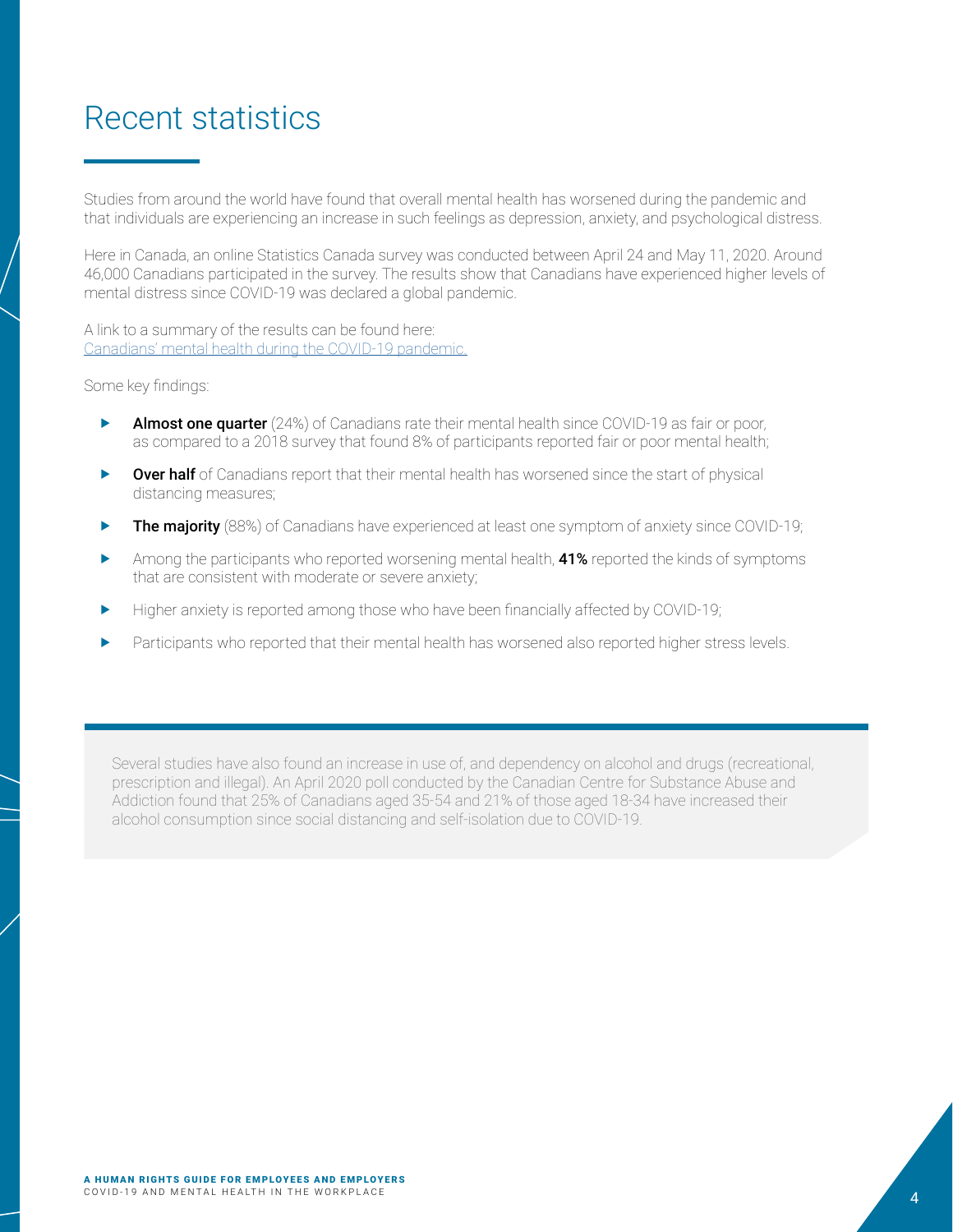

# <span id="page-6-0"></span>Mental health and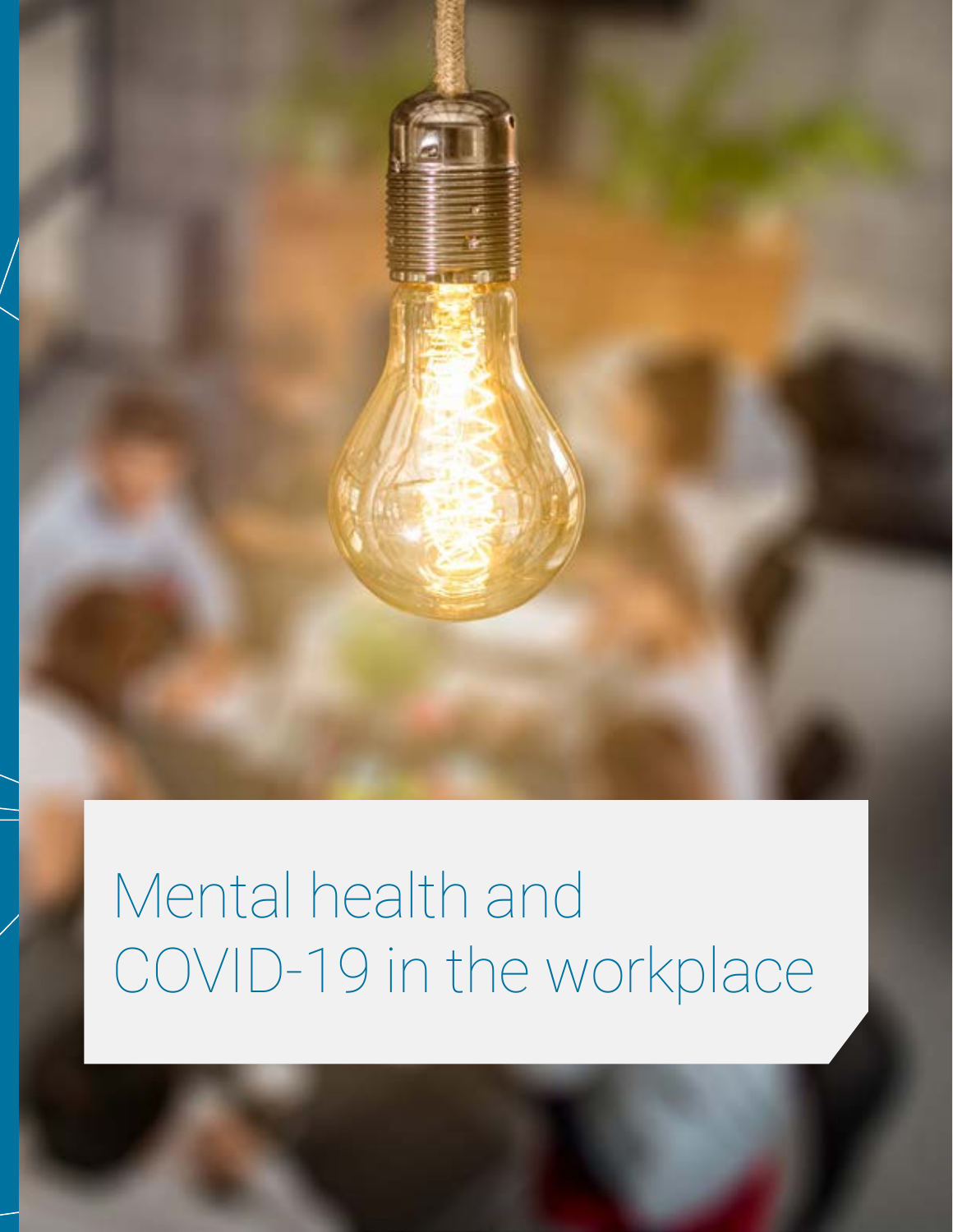### <span id="page-7-0"></span>Employer to-do list

#### 1) Communicate

Uncertainty is a primary source of anxiety. In times of uncertainty, people need clear communication. Clearly communicate to your staff about your COVID-19 workplace plans, and your openness to hearing their questions and concerns. Doing so help will give your employees confidence in how you are handling the situation, and will promote feelings of safety and security.

Maintain an ongoing two-way dialogue, even if there is nothing new to share. It will keep your employees connected and sustain their feelings of confidence, while addressing uncertainty. Sometimes it is nice to hear, "nothing new to report! Just wanted to say hello!"

Ensure your managers have all the information they need to effectively answer questions and to create safe spaces for conversation – free of judgment. In turn, managers should establish clear expectations and reassure employees that as the employer, they are open to hearing their concerns and acting upon them.

#### 2) Listen and Reassure

Be ready to listen, and create an atmosphere where employees know they will be heard.

Establish clear procedures for employees to ask questions and express concerns. This could mean managers are available and prepared to answer questions, or it could mean a dedicated phone number or e-mail address for inquiries related to how COVID-19 will affect work.

You might also consider virtual Town Halls where groups of 20 or so employees at a time can go online to talk directly with senior management about their questions or concerns.

Most importantly, listen with empathy. Reassure employees that the organization understands this is not a normal situation and has anticipated the resulting effects (decreased productivity, higher stress levels, increased absences) even with the prolonged nature of this crisis. Acknowledge that the situation is stressful and may be causing varying levels of anxiety and discomfort for employees. Letting staff know that "it is okay not to be okay," can go a long way.

But remember, it is not your job to diagnose an employee or to determine if an employee has a disability related to mental health. That is the job of a medical professional.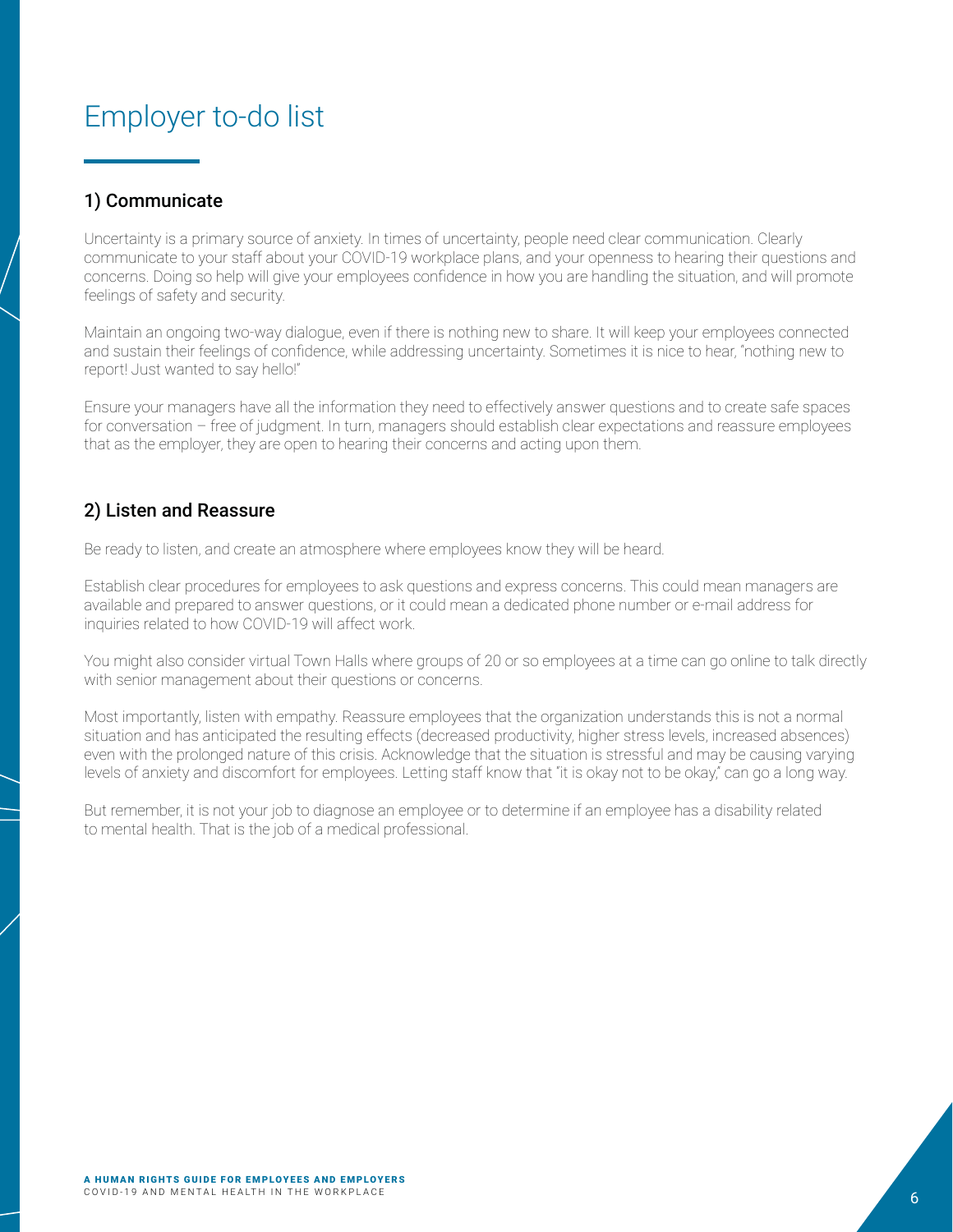#### 3) Lead by example and focus on prevention

Being proactive is one of the best things you can do as an employer. Start by establishing some new practices that can help prevent negative mental health outcomes for people in your workplace.

For example, ensure that employees who need to physically report to the workplace are properly equipped with the necessary tools to perform their job functions, including proper personal protective equipment. Help alleviate their stress by ensuring that strict procedures are in place for cleaning, sanitation and general workplace safety.

Do what you can to monitor the well-being of all employees on an ongoing basis and be prepared to address issues as they arise. Be present. Be available. Check in. Keep reminding them of the mental health supports that are available to them, such as an employee assistance hotline. Be prepared to direct them to additional resources as necessary.

Understand that while the phrase "my door is always open" sounds nice, some employees are intimidated to call the boss about mental health matters. Consider establishing peer support networks.

Encourage employees to practice self-care activities throughout the workday, and reassure them that you support activities that help manage their stress.

Lead by example. Send an e-mail to the team at lunch saying you are taking a long walk without your phone. Encourage them to sign-off a little early on a Friday if you are doing the same. Share a recent story about your own caregiving responsibilities. Demonstrate that it is okay to need mental breaks during the workday, to be frustrated, and to need a healthy balance between work and home responsibilities.

Encourage clear boundaries between work-life and home-life at all levels of your organization. With working from home now a new normal for many employees, the lines between work and home have been blurred. Consider establishing a set of off-hours during which colleagues are discouraged from sending work-related emails, and not expected to answer them. Again, lead by example on this.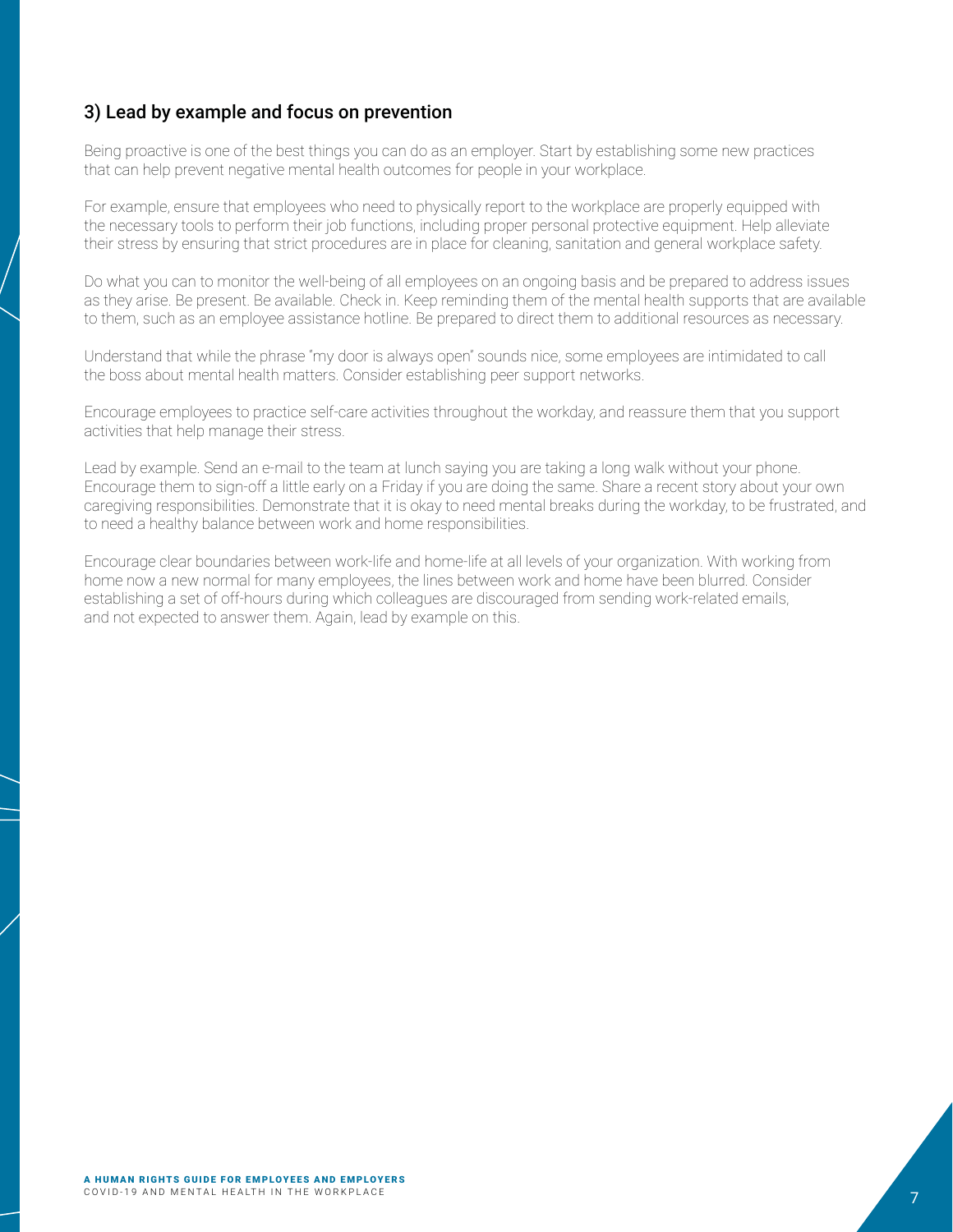## <span id="page-9-0"></span>Employee to-do list

#### 1) Take care of yourself first

Know that it is "okay not to be okay," and remember that you are not alone in feeling the way you feel. Many people are struggling to meet the challenges of this unprecedented disruption to daily life.

Practice self-care activities throughout the day and in your personal time. This will vary based on interests. Include some form of physical activity even if it is simple movements performed in the various places you spend your time throughout the day. Exercising can be a significant factor in lowering stress and anxiety levels. If possible, spend some of that time outdoors.

If working from home, establish a schedule for your personal and work activities, and do your best to stick to it. This will help establish a routine and allow you to achieve small goals throughout the workday. Include breaks away from screens in your routine.

If possible, ensure you have a dedicated space that will serve as your office if working from home. This will help maintain the physical and mental boundaries between home and work life.

Ensure regular meals and healthy snacks are part of your routine. Your brain is part of your body and needs nourishment.

#### 2) Communicate your needs, your boundaries, and your concerns

Your organization will be better able to respond if they have the full information about what you need. Clearly communicate your needs and concerns to your manager.

When working from home, establish clear boundaries between work and personal life. Work with your manager to decide on a schedule that works for you. This may be flexible depending on your comfort level, but the schedule should allow for times and spaces where you will be disconnected from work (e.g. not answering e-mails or work-calls after hours, on weekends, etc.)

If you feel your mental health prevents you from performing your work duties up to your employer's expectations, tell your employer as soon as possible so that they are in a position to respond to your needs. Many employers will be flexible given the current situation. They have an interest in helping you perform to the best of your ability.

In some situations, you may be entitled to accommodation because of disability, and/or based on other factors that intersect with health, such as age and family status. Consult our guide *Accommodation Works!* for more information on how the accommodation process works.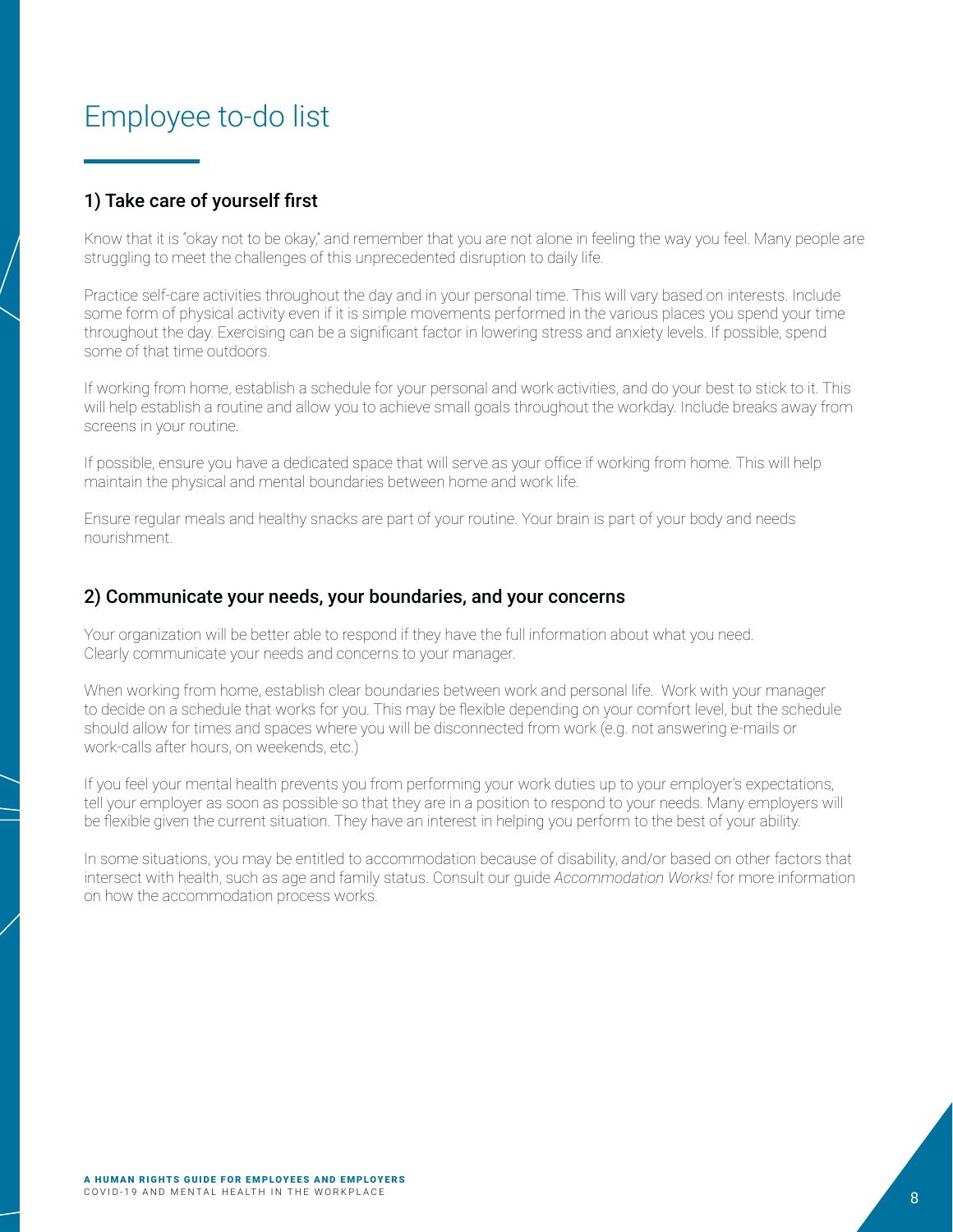#### 3) Understand your rights

If your employer wants you to return to the workplace before you are comfortable doing so, begin by having an open conversation. Be clear and transparent about your concerns with returning to the workplace, but also come prepared with some possible solutions to suggest (e.g. remote work, leave options, weekly meetings with supervisor or group leader, etc.) Your employer may not have considered every option and may be open to your suggestions.

If you are part of a collective agreement, speak with your union representative and get informed about your rights under the agreement.

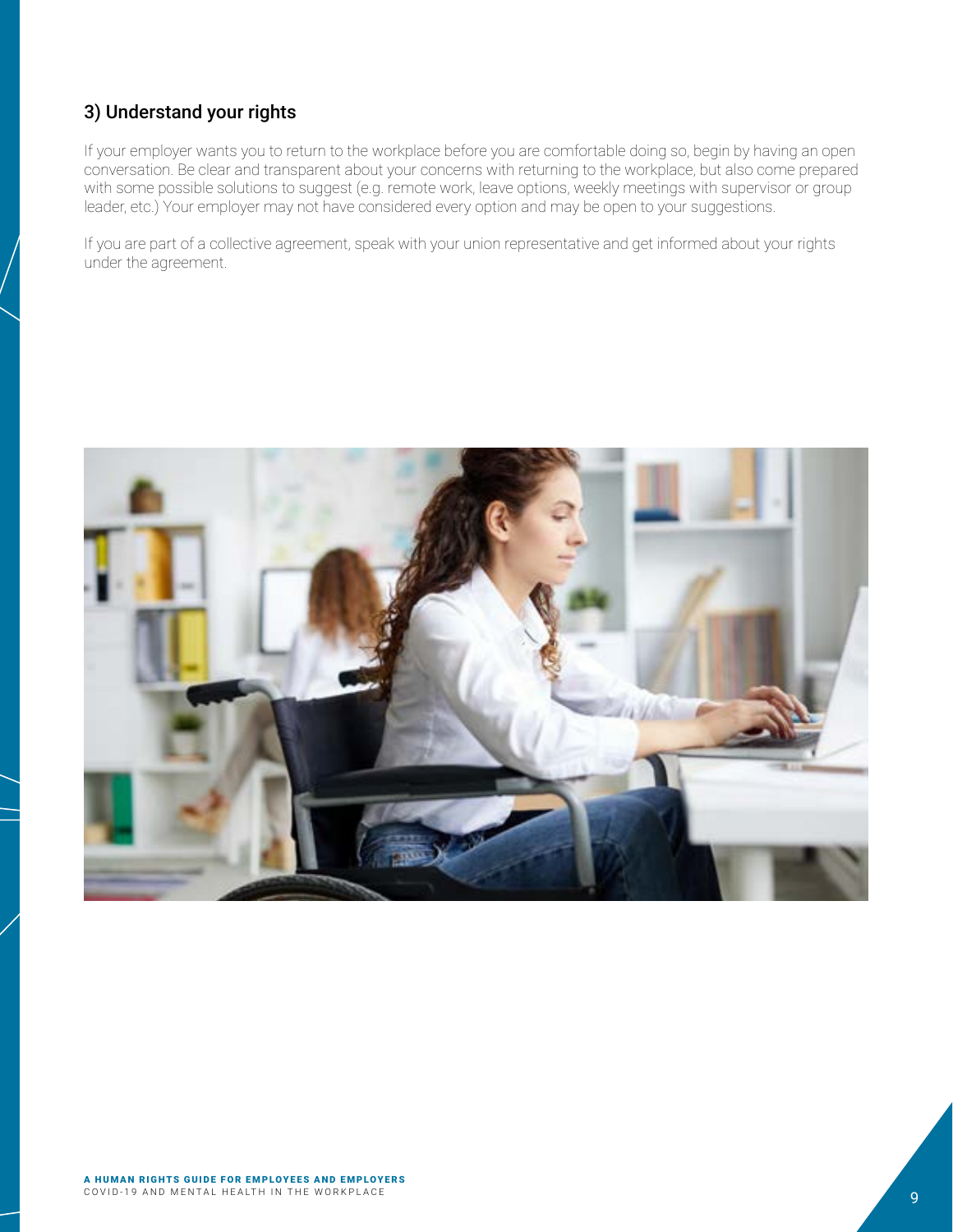# <span id="page-11-0"></span>Flexibility vs. Duty to Accommodate

# Flexible work arrangements

Setting aside the issue of disability or mental health, it is good practice for employers to communicate to all employees that COVID-19 has led to a loosening of expectations, and a general understanding among all staff and management that things cannot necessarily remain "business as usual." Employers should aim to be flexible in responding to employee needs and requests with regard to working conditions. The majority of employee needs might best be solved with some extra **flexibility** around scheduling, work location, or productivity levels.

Employers are also encouraged to be more flexible in addressing individual needs without requiring employees to go through the typical steps of a formal accommodation process. Communicate with employees about how the company will incorporate flexibility. Obtaining medical notes, specialist assessments, occupational health evaluations, and other formalities, are more challenging than ever because of the pandemic. Employees and employers can avoid unnecessary stress by keeping agreed-upon work-arrangements informal.

# The duty to accommodate

In cases where an employee's needs exceed that which can be addressed through general, adapted working conditions, an employer should engage the employee in discussions and initiate a more formal accommodation process. In other cases, the employee might make a formal accommodation request.

The **duty to accommodate** means that sometimes it is necessary to make formal changes to rules, polices, practices or the physical work environment to remove barriers that might prevent an individual or group from participating fully and meaningfully at work.

Employers have a duty to accommodate an employee's needs when they are based on any of the grounds listed in the CHRA, including a mental health disability, and when an employee has made a formal accommodation request.

#### How far does the duty to accommodate have to go?

As an employer, your duty to accommodate ends when you reach the point of undue hardship—when the accommodation measures would be prohibitively expensive or would create unreasonable health or safety risks.

It is important to understand that there is no standard formula or precise legal definition of undue hardship. Each situation has to be treated as unique and assessed individually.

A claim of undue hardship must be supported with facts. It is not enough to claim undue hardship based on an assumption or opinion, or because there is some cost. You must provide evidence as to the nature and extent of the hardship. You should also be able to show that all reasonable means of accommodation, short of undue hardship, have been exhausted.